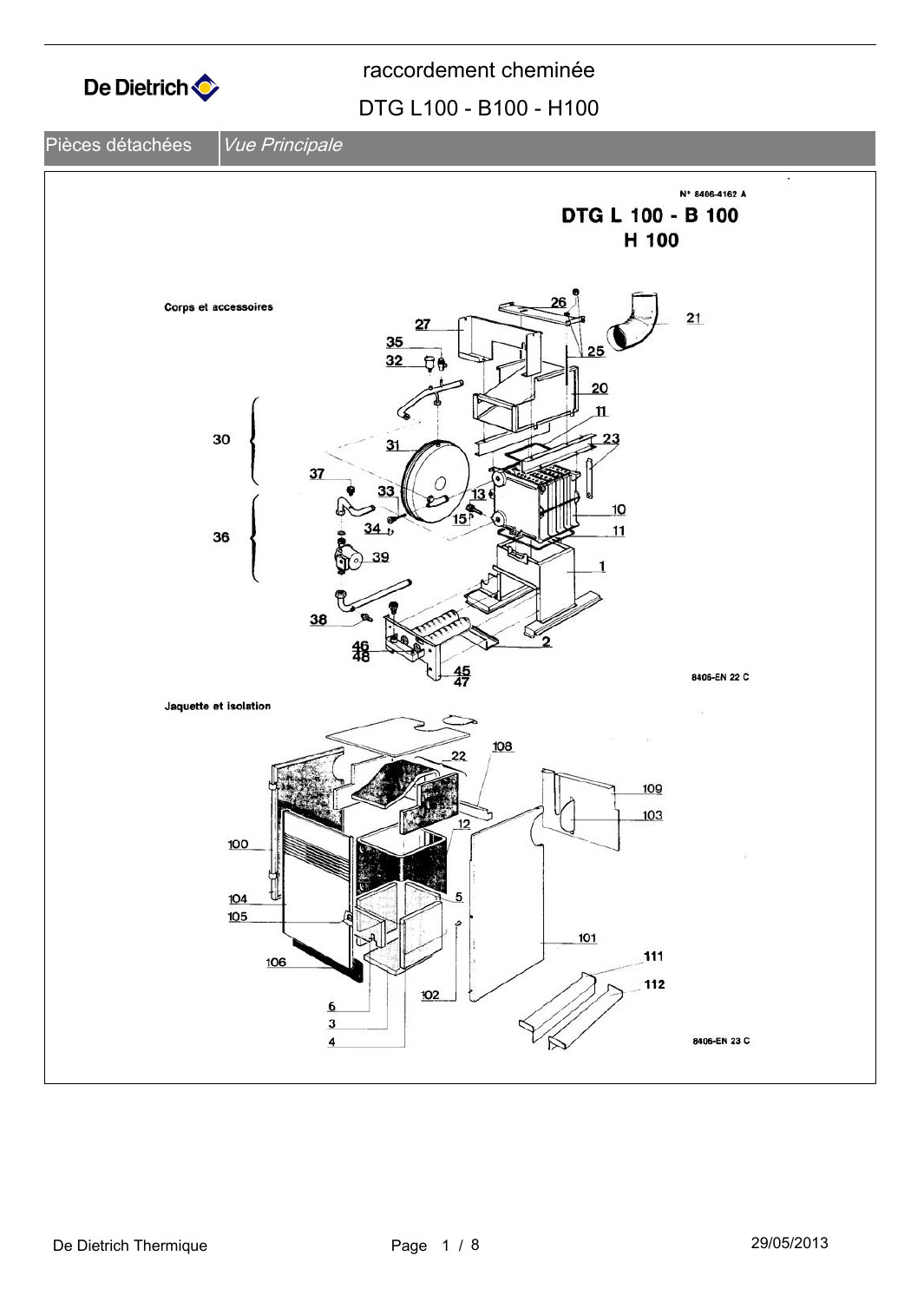

# DTG L100 - B100 - H100 raccordement cheminée

| Réf.           | Référence | Description                         | Qté          | <b>Tarif</b>   | Remarques |  |
|----------------|-----------|-------------------------------------|--------------|----------------|-----------|--|
| 0              | 84077700  | KIT CONVERS.GN.3E.FURIGAS           | 1            | 20,10 €        |           |  |
| $\mathbf 0$    | 84077701  | KIT CONVERS.GN.4E.FURIGAS           | $\mathbf{1}$ | 19,30 €        |           |  |
| 0              | 84077702  | KIT CONVERS GN.5E FURIGAS           | 1            | 20,10 €        |           |  |
| $\mathbf 0$    | 84077704  | KIT CONVERS GN.3E.POLIDO.           | $\mathbf{1}$ | 20,70 €        |           |  |
| 0              | 84077705  | KIT CONVERS GN.4E.POLIDO.           | 1            | 20,70 €        |           |  |
| $\mathbf 0$    | 84077706  | KIT CONVERS GN.5E.POLIDO.           | $\mathbf{1}$ | Nous consulter |           |  |
| 0              | 84077724  | KIT CONV.BP.3EL.FURIGAS             | 1            | Nous consulter |           |  |
| $\mathbf 0$    | 84077725  | KIT CONV.BP.4EL.FURIGAS             | $\mathbf{1}$ | 23,40 €        |           |  |
| 0              | 84077726  | KIT CONV.BP.5EL.FURIGAS             | 1            | 23,40 €        |           |  |
| $\mathbf 0$    | 84077728  | KIT CONV.BP.3EL.POLIDORO            | $\mathbf{1}$ | 23,40 €        |           |  |
| 0              | 84077729  | KIT CONV.BP.4EL.POLIDORO            | 1            | 23,40 €        |           |  |
| $\mathbf 0$    | 84077730  | KIT CONV.BP.5EL.POLIDORO            | $\mathbf{1}$ | 23,40 €        |           |  |
| 1              | 84068906  | FOYER CPL.3EL.                      | $\mathbf 1$  | Nous consulter |           |  |
| $\mathbf{1}$   | 84088904  | FOYER CPL.4EL.                      | $\mathbf{1}$ | 198,00 €       |           |  |
| 1              | 84068907  | FOYER CPL.4EL.                      | 1            | Nous consulter |           |  |
| $\mathbf{1}$   | 84068908  | FOYER CPL.5EL.                      | $\mathbf{1}$ | 261,00 €       |           |  |
| 1              | 84088905  | FOYER CPL.5EL.                      | 1            | Nous consulter |           |  |
| $\overline{2}$ | 84068087  | PLAQUE ANTI-RAYONNEMENT             | $\mathbf{1}$ | 5,15€          |           |  |
| 3              | 97550643  | ISOLAT BAC 3EL. 8406-4015           | 1            | 6,70 €         |           |  |
| 3              | 97550645  | ISOLAT BAC 5EL. 8406-4015           | $\mathbf{1}$ | 13,60 €        |           |  |
| 3              | 97550644  | ISOLAT BAC 4EL. 8406-4015           | 1            | 10,20 €        |           |  |
| 4              | 97550633  | ISOL.LAT.FOY.3E.8406-4010           | $\mathbf{1}$ | Nous consulter |           |  |
| 4              | 97550634  | ISOL.LAT.FOY.4E.8406-4010           | 1            | Nous consulter |           |  |
| 4              | 97550635  | ISOL.LAT.FOY.5E.8406-4010           | $\mathbf{1}$ | Nous consulter |           |  |
| 5              | 97550637  | ISOL.ARR.FOYER 8406-4010            | 1            | Nous consulter |           |  |
| 6              | 97550642  | ISOL.PLAQ.AV.FOY8406-4014           | $\mathbf{1}$ | 6,70 €         |           |  |
| 10             | 84068910  | CORPS CHAUDIERE 3EL. (LEZ)          | 1            | Nous consulter |           |  |
| 10             | 84068912  | CORPS CHAUDIERE 5EL.(LEZ-BEZ)       | $\mathbf{1}$ | 626,00 €       |           |  |
| 10             | 84088907  | CORPS CHAUDIERE 4EL. HEZ            | 1            | 523,00 €       |           |  |
| 10             | 84068911  | CORPS CHAUDIERE 4EL.(LEZ-BEZ)       | $\mathbf{1}$ | Nous consulter |           |  |
| 10             | 84088908  | CORPS CHAUDIERE 5EL. HEZ            |              | Nous consulter |           |  |
| 11             | 85000011  | TRESSE RONDE D.7 (1M)               | $\mathbf{1}$ | Nous consulter |           |  |
| 12             | 84064028  | <b>ISOLATION CORPS CHAUD.3EL</b>    | 1            | 23,20 €        |           |  |
| 12             | 84084011  | <b>ISOLATION CORPS CHAUD.5EL</b>    | $\mathbf{1}$ | 27,90 €        |           |  |
| 12             | 84084010  | <b>ISOLATION CORPS CHAUD.4EL</b>    | 1            | 25,30 €        |           |  |
| 13             | 85000030  | DOIGT DE GANT 3/8 LG108             | $\mathbf{1}$ | Nous consulter |           |  |
| 20             | 84068920  | ANTIREFOULEUR CPL.3EL.              | 1            | 270,00 €       |           |  |
| 20             | 84068921  | ANTIREFOULEUR CPL.4EL.              | $\mathbf{1}$ | 281,00 €       |           |  |
| 20             | 84068922  | ANTIREFOULEUR CPL.5EL.              | 1            | 287,00 €       |           |  |
| 21             | 97549798  | COUDE PLISSE D111 8406-3510 3EL     | $\mathbf{1}$ | Nous consulter |           |  |
| 21             | 97549797  | COUDE 3PARTIES D125 8406-3512 5EL   | 1            | Nous consulter |           |  |
| 21             | 97549799  | COUDE PLISSE.D125 8406-3510 4EL     | $\mathbf{1}$ | Nous consulter |           |  |
| 22             | 84068923  | <b>ISOLATION CPL.3EL.</b>           | $\mathbf 1$  | 80,40 €        |           |  |
| 22             | 84068925  | <b>ISOLATION CPL.5EL.</b>           | $\mathbf{1}$ | 86,10 €        |           |  |
| 22             | 84068924  | <b>ISOLATION CPL.4EL.</b>           | 1            | 83,40 €        |           |  |
| 23             | 84068925  | <b>ISOLATION CPL.5EL.</b>           | $\mathbf{1}$ | 86,10 €        |           |  |
| 25             | 84068917  | TIGE ASSEMBLAGE CPL.                | 1            | $6,50 \in$     |           |  |
| 26             | 84068017  | TRAVERSE PR.ANTIREFOULEUR (LEZ-BEZ) | $\mathbf{1}$ | 12,00 €        |           |  |
| 26             | 84088010  | TRAVERSE PR.ANTIREFOULEUR (HEZ)     | $\mathbf{1}$ | 14,90 €        |           |  |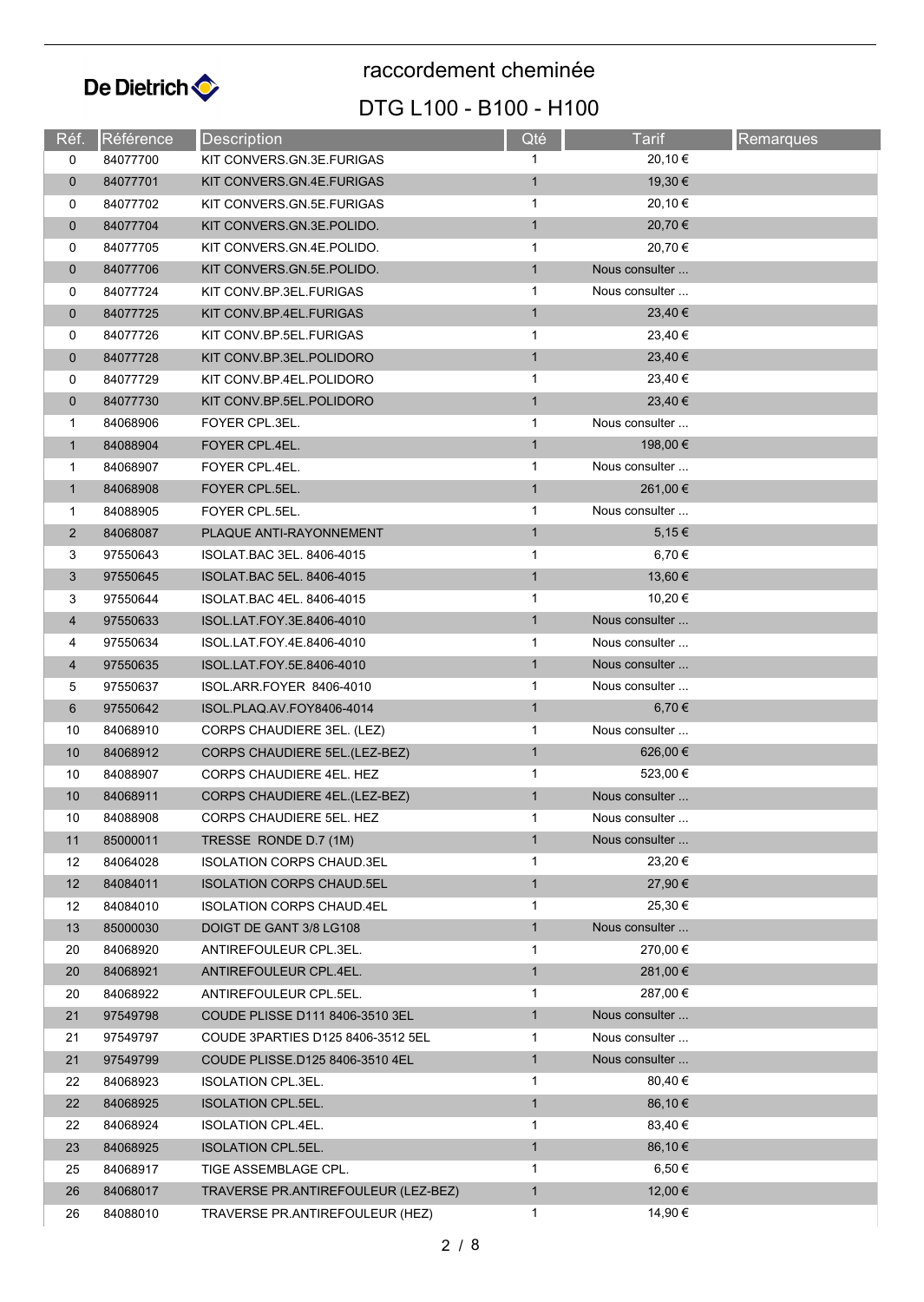

## DTG L100 - B100 - H100 raccordement cheminée

| 27  | 84068906 | FOYER CPL.3EL.                   | $\mathbf{1}$ | Nous consulter |
|-----|----------|----------------------------------|--------------|----------------|
| 27  | 84068906 | FOYER CPL.3EL.                   | $\mathbf{1}$ | Nous consulter |
| 30  | 84068931 | <b>TUBULURE DE DEPART</b>        | $\mathbf{1}$ | Nous consulter |
| 31  | 97581248 | VASE EXPANS.8L. 8406-4700        | $\mathbf{1}$ | Nous consulter |
| 32  | 85000023 | PURGEUR AIR AUTOMAT.3/8"         | $\mathbf{1}$ | 20,10 €        |
| 33  | 85000026 | DOIGT DE GANT 1/2 LG200          | $\mathbf{1}$ | 24,60 €        |
| 34  | 97581286 | <b>RESSORT DE MAINTIEN</b>       | $\mathbf{1}$ | 1,10€          |
| 35  | 95360208 | SOUPAPE SECU.1/2"84064708        | $\mathbf{1}$ | 14,10 €        |
| 36  | 84068932 | <b>TUBULURE DE RETOUR</b>        | $\mathbf{1}$ | Nous consulter |
| 36  | 84088925 | <b>TUBULURE DE RETOUR</b>        | $\mathbf{1}$ | Nous consulter |
| 37  | 95365106 | MANOMETRE D.40 AXIAL 3BAR        | $\mathbf{1}$ | 20,00 €        |
| 38  | 94902075 | ROBINET DE VIDANGE 1/2"          | $\mathbf{1}$ | 18,20 €        |
| 39  | 95132263 | CIRCULATEUR UPS 25-50 130 9H     | $\mathbf{1}$ | 147,00 €       |
| 45  | 97581343 | <b>TIROIR BRUL.FU.3E84061513</b> | $\mathbf{1}$ | 98,40 €        |
| 45  | 97581344 | <b>TIROIR BRUL.FU.4E84061513</b> | $\mathbf{1}$ | 107,00 €       |
| 45  | 97581345 | <b>TIROIR BRUL.FU.5E84061513</b> | $\mathbf{1}$ | 112,00 €       |
| 46  | 95360220 | PRISE DE PRESSION FURIGAS        | $\mathbf{1}$ | $3,30 \in$     |
| 48  | 95360221 | PRISE DE PRESSION                | $\mathbf{1}$ | $3,30 \in$     |
| 100 | 84068823 | PLAQUE DE COTE GAUCHE (LEZ-BEZ)  | $\mathbf{1}$ | Nous consulter |
| 100 | 84088819 | PLAQUE DE COTE GAUCHE (G) (HEZ   | $\mathbf{1}$ | Nous consulter |
| 101 | 84068824 | PLAQUE DE COTE DROIT (LEZ-BEZ)   | $\mathbf{1}$ | Nous consulter |
| 101 | 84088820 | PLAQUE DE COTE DROIT (G) (HEZ)   | $\mathbf{1}$ | Nous consulter |
| 102 | 94820120 | <b>PENE</b>                      | $\mathbf{1}$ | 1,85 €         |
| 103 | 84060528 | OBTURATEUR PLAQ.COTE PEIN        | $\mathbf{1}$ | Nous consulter |
| 104 | 84068806 | PORTE COMPLETE                   | $\mathbf{1}$ | Nous consulter |
| 104 | 84088801 | PORTE CPL.                       | $\mathbf{1}$ | Nous consulter |
| 105 | 94820110 | <b>GACHE</b>                     | $\mathbf{1}$ | 2,40 €         |
| 106 | 84068825 | ENJOLIVEUR (LEZ-BEZ)             | $\mathbf{1}$ | Nous consulter |
| 107 | 84088808 | CHAPITEAU CPL. (G)(HEZ)          | $\mathbf{1}$ | Nous consulter |
| 108 | 84068809 | TRAVERSE ARR.+FIXATION (LEZ-BEZ) | 1            | Nous consulter |
| 108 | 84088802 | TRAVERSE ARR.+FIXATION (G)(HEZ)  | $\mathbf{1}$ | Nous consulter |
| 109 | 84080545 | PANNEAU ARRIERE PEINT (G)(HEZ)   | $\mathbf{1}$ | Nous consulter |
| 109 | 84080545 | PANNEAU ARRIERE PEINT (G)(HEZ)   | $\mathbf{1}$ | Nous consulter |
| 111 | 84088085 | RAIL GAUCHE                      | $\mathbf{1}$ | 49,60 €        |
| 112 | 84088084 | <b>RAIL DROIT</b>                | $\mathbf{1}$ | 49,60 €        |
|     |          |                                  |              |                |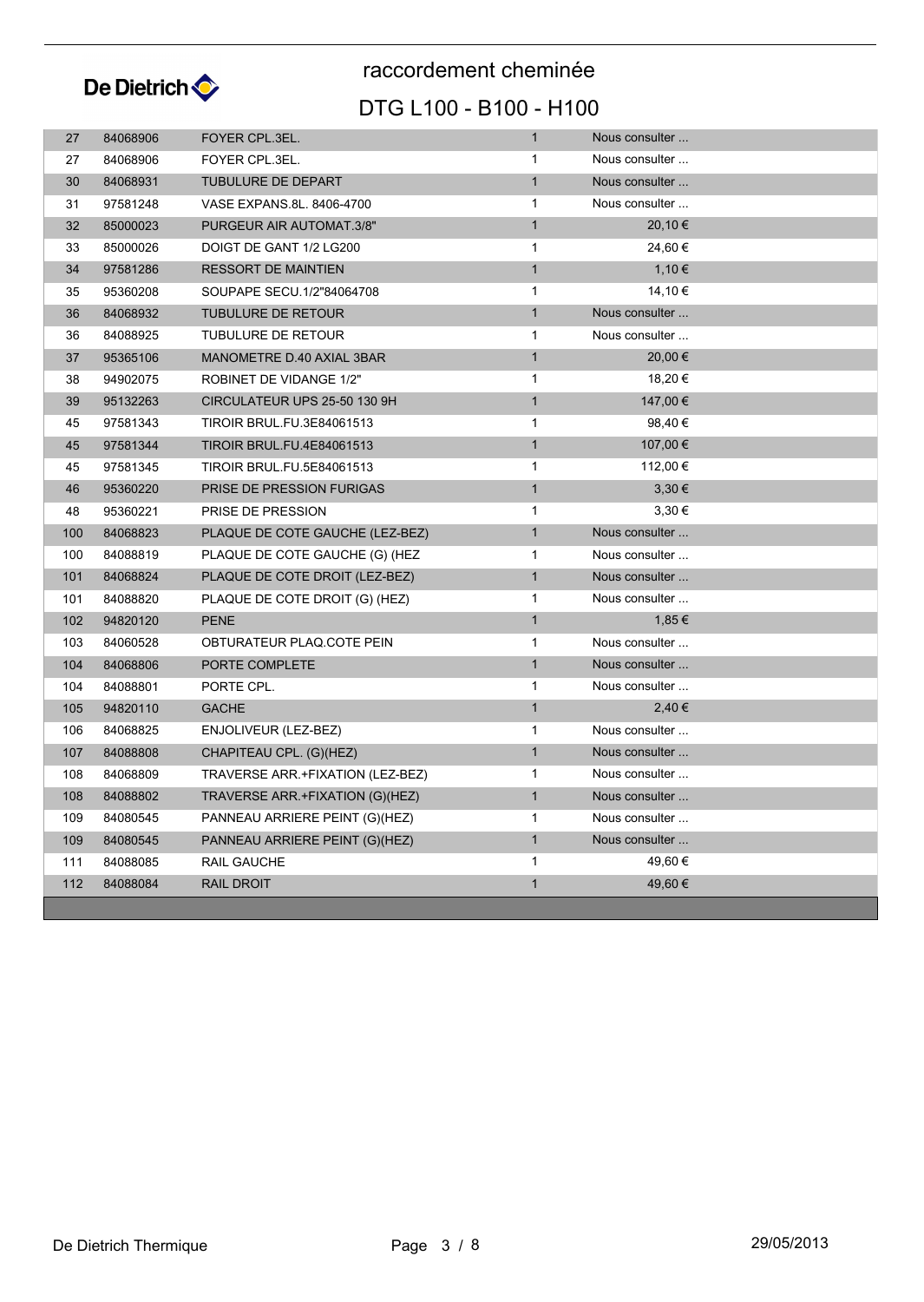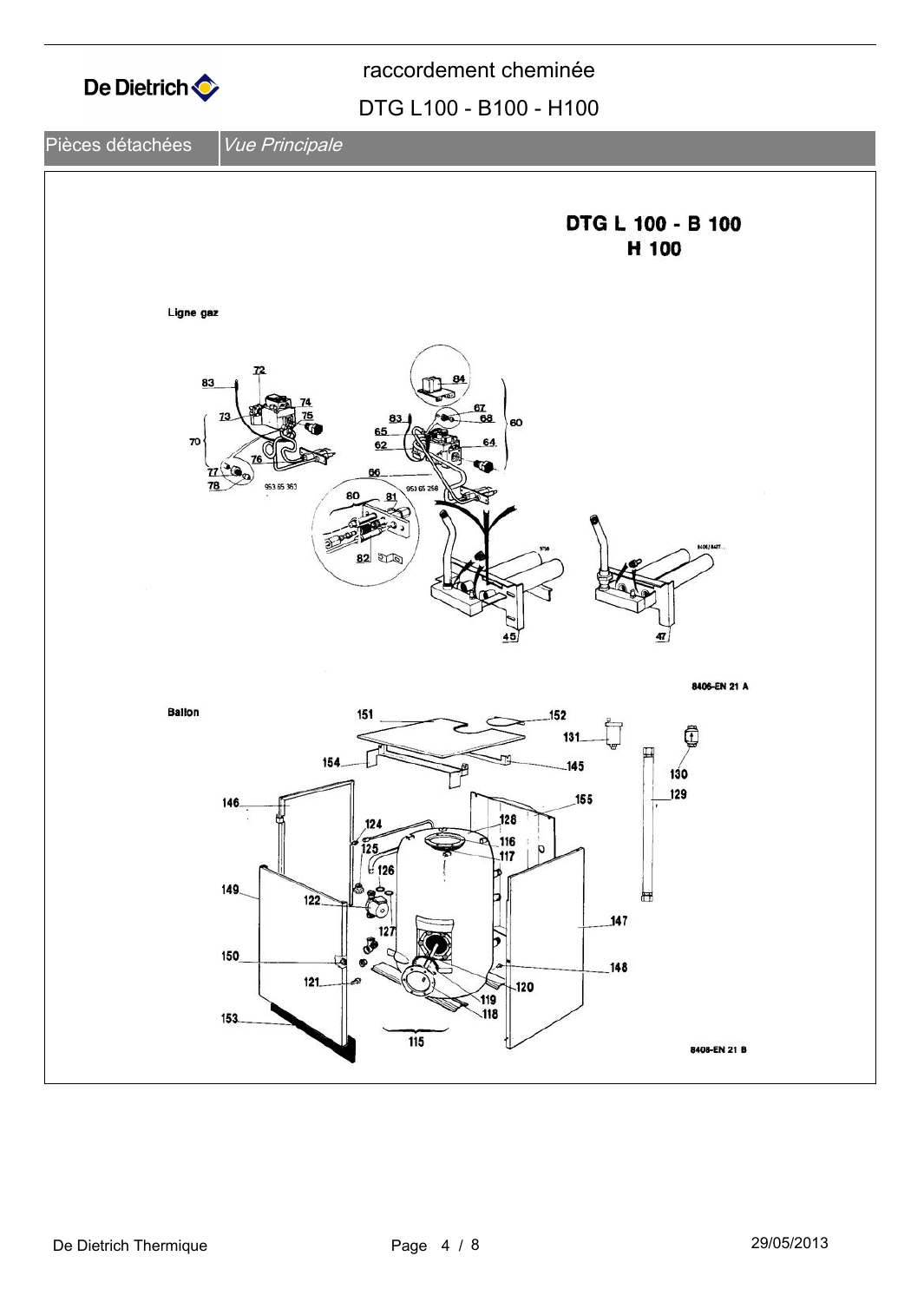

raccordement cheminée

### DTG L100 - B100 - H100

| Réf. | Référence | <b>Description</b>                          | Qté          | Tarif          | Remarques |  |  |
|------|-----------|---------------------------------------------|--------------|----------------|-----------|--|--|
| 45   | 97581343  | <b>TIROIR BRUL.FU.3E84061513</b>            | 1            | 98,40 €        |           |  |  |
| 45   | 97581345  | <b>TIROIR BRUL.FU.5E84061513</b>            | $\mathbf{1}$ | 112,00 €       |           |  |  |
| 45   | 97581344  | TIROIR BRUL.FU.4E84061513                   | 1            | 107,00 €       |           |  |  |
| 60   | 95365258  | VANNE GAZ SIT 1/2" 0820-052                 | $\mathbf{1}$ | 201,00 €       |           |  |  |
| 62   | 97549224  | BRIDE COUDEE 1/2" SIT                       | 1            | 11,90 €        |           |  |  |
| 64   | 84064819  | <b>INTERRUPTEUR ALLUM.TRANSF</b>            | $\mathbf{1}$ | 45,80 €        |           |  |  |
| 65   | 95365366  | JONCTION POUR BLOC SIT                      | $\mathbf{1}$ | 10,60 €        |           |  |  |
| 66   | 84068956  | TUBE AL. VEILL. BLOC 0820-052               | $\mathbf{1}$ | 22,20 €        |           |  |  |
| 67   | 95365379  | DOUILLE VANNE SIT 0994012                   | 1            | 2,40€          |           |  |  |
| 68   | 97580202  | <b>BICONE D6</b>                            | $\mathbf{1}$ | 2,40€          |           |  |  |
| 70   | 95365363  | VANNE GAZ SIT 1/2 S2 0810-156               | 1            | 263,00 €       |           |  |  |
| 72   | 95365364  | <b>BRIDE EQUERRE 1/2"</b>                   | $\mathbf{1}$ | 11,00 €        |           |  |  |
| 73   | 95365378  | <b>JOINT O-RING</b>                         | $\mathbf 1$  | 2,05 €         |           |  |  |
| 74   | 84064819  | <b>INTERRUPTEUR ALLUM.TRANSF</b>            | $\mathbf{1}$ | 45,80 €        |           |  |  |
| 75   | 95365366  | JONCTION POUR BLOC SIT                      | $\mathbf{1}$ | 10,60 €        |           |  |  |
| 76   | 84068957  | TUBE AL. VEILL. BLOC ELETTR SIT S2 0810-156 | $\mathbf{1}$ | 23,40 €        |           |  |  |
| 77   | 95365379  | DOUILLE VANNE SIT 0994012                   | $\mathbf{1}$ | 2,40 €         |           |  |  |
| 78   | 97580202  | <b>BICONE D6</b>                            | $\mathbf{1}$ | 2,40€          |           |  |  |
| 80   | 84068941  | VEILLEUSE CPL.                              | 1            | 59,50 €        |           |  |  |
| 81   | 95332801  | ELECTRODE ALLUMAGE                          | $\mathbf{1}$ | $6,60 \in$     |           |  |  |
| 82   | 84068984  | <b>THERMOCOUPLE</b>                         | $\mathbf{1}$ | 32,70 €        |           |  |  |
| 83   | 84064706  | THERMOSTAT LIMITEUR CABLE                   | $\mathbf{1}$ | 48,80 €        |           |  |  |
| 84   | 97753832  | TRANSFORMAT.ALLUM.7820003                   | 1            | 27,30 €        |           |  |  |
| 84   | 84064820  | ALLUMEUR ANSTOSS CPL.                       | $\mathbf{1}$ | 27,30 €        |           |  |  |
| 115  | 84088948  | <b>BALLON 130L. H100</b>                    | 1            | Nous consulter |           |  |  |
| 116  | 84088950  | <b>TAMPON VISITE SUPERIEUR</b>              | $\mathbf{1}$ | 47,30 €        |           |  |  |
| 117  | 97550182  | JOINT DE TAMPON                             | 1            | 9,15€          |           |  |  |
| 118  | 84088910  | <b>TAMPON VISITE CPL.</b>                   | $\mathbf{1}$ | Nous consulter |           |  |  |
| 119  | 97865220  | JOINT CORPS CHAUF CH.EAU                    | 1            | 9,90€          |           |  |  |
| 120  | 97581442  | ANODE EN MAGNESIUM                          | $\mathbf{1}$ | $27,10 \in$    |           |  |  |
| 121  | 94902075  | ROBINET DE VIDANGE 1/2"                     | 1            | 18,20 €        |           |  |  |
| 122  | 95132290  | CIRCULATEUR UPS 20-50 130                   | $\mathbf{1}$ | 184,00 €       |           |  |  |
| 124  | 94918129  | PURGEUR AIR A VOLANT 1/4"                   | $\mathbf{1}$ | 4,10 €         |           |  |  |
| 125  | 94914297  | CLAP.ANT.THERMOSIPH.R3/4"                   | $\mathbf{1}$ | Nous consulter |           |  |  |
| 126  | 95013108  | JOINT D25X43X3 8436-4003                    | $\mathbf{1}$ | 2,05€          |           |  |  |
| 127  | 95013109  | JOINT EPDM D.38 X 27 X 2                    | $\mathbf{1}$ | 1,85€          |           |  |  |
| 128  | 84088949  | <b>ISOLATION BALLON CPL.</b>                | $\mathbf{1}$ | 71,80 €        |           |  |  |
| 129  | 84088923  | <b>FLEXIBLE + UNION</b>                     | $\mathbf{1}$ | 50,10 €        |           |  |  |
| 130  | 94914285  | CLAPET ANTITHERMOSIPHON 3/4"                | $\mathbf{1}$ | 32,90 €        |           |  |  |
| 131  | 85000023  | PURGEUR AIR AUTOMAT.3/8"                    | $\mathbf{1}$ | 20,10 €        |           |  |  |
| 145  | 84088828  | <b>TRAVERSE SUPER.+ FIXATION</b>            | $\mathbf{1}$ | Nous consulter |           |  |  |
| 146  | 84088830  | PLAQUE DE COTE GAUCHE CPL                   | $\mathbf{1}$ | Nous consulter |           |  |  |
| 147  | 84088831  | PLAQUE DE COTE DROIT CPL.                   | $\mathbf{1}$ | Nous consulter |           |  |  |
| 148  | 94820120  | <b>PENE</b>                                 | $\mathbf{1}$ | 1,85€          |           |  |  |
| 149  | 84088832  | PORTE BALLON CPL.                           | 1            | Nous consulter |           |  |  |
| 150  | 94820110  | <b>GACHE</b>                                | $\mathbf{1}$ | 2,40€          |           |  |  |
| 151  | 84088833  | CHAPITEAU CPL.                              | $\mathbf{1}$ | Nous consulter |           |  |  |
| 152  | 84060527  | OBTURATEUR PEINT                            | $\mathbf{1}$ | Nous consulter |           |  |  |
| 153  | 84080518  | <b>ENJOLIVEUR PEINT</b>                     | 1            | Nous consulter |           |  |  |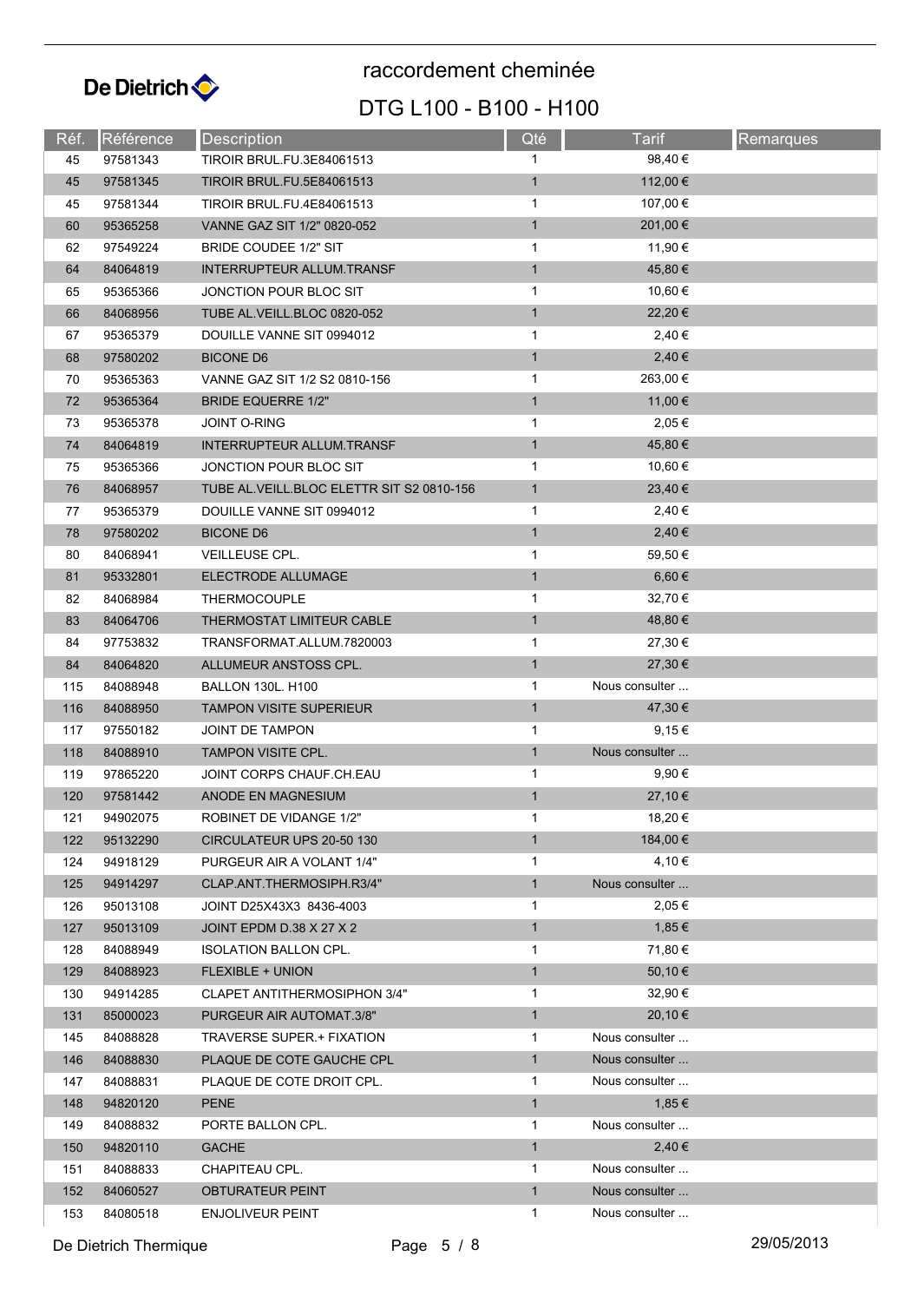

raccordement cheminée

#### DTG L100 - B100 - H100

| 154 | 84088829 | SUPPORT DE TABLEAU CPL. | Nous consulter |
|-----|----------|-------------------------|----------------|
| 155 | 84368807 | PANNEAU ARRIERE COMPLET | Nous consulter |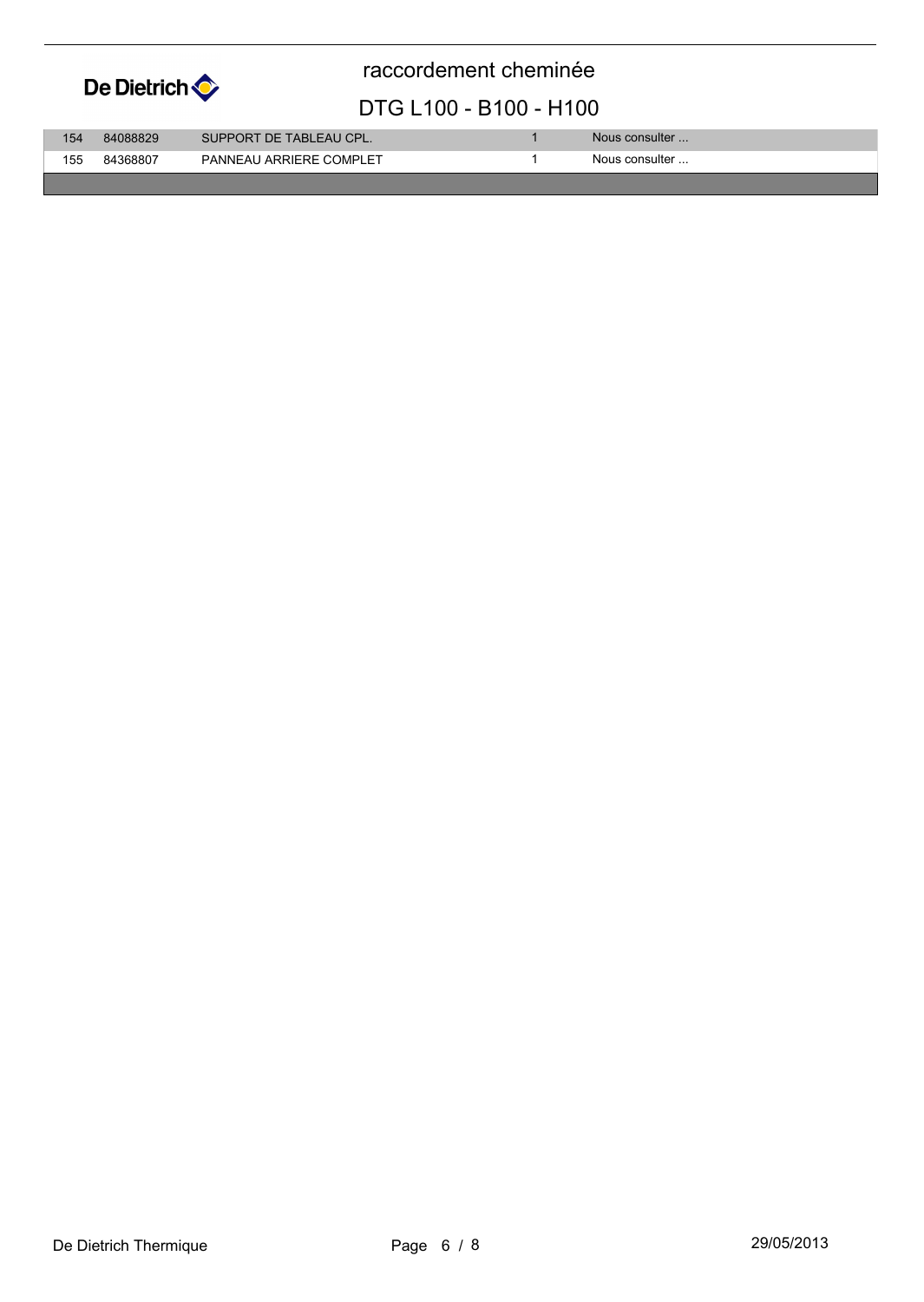